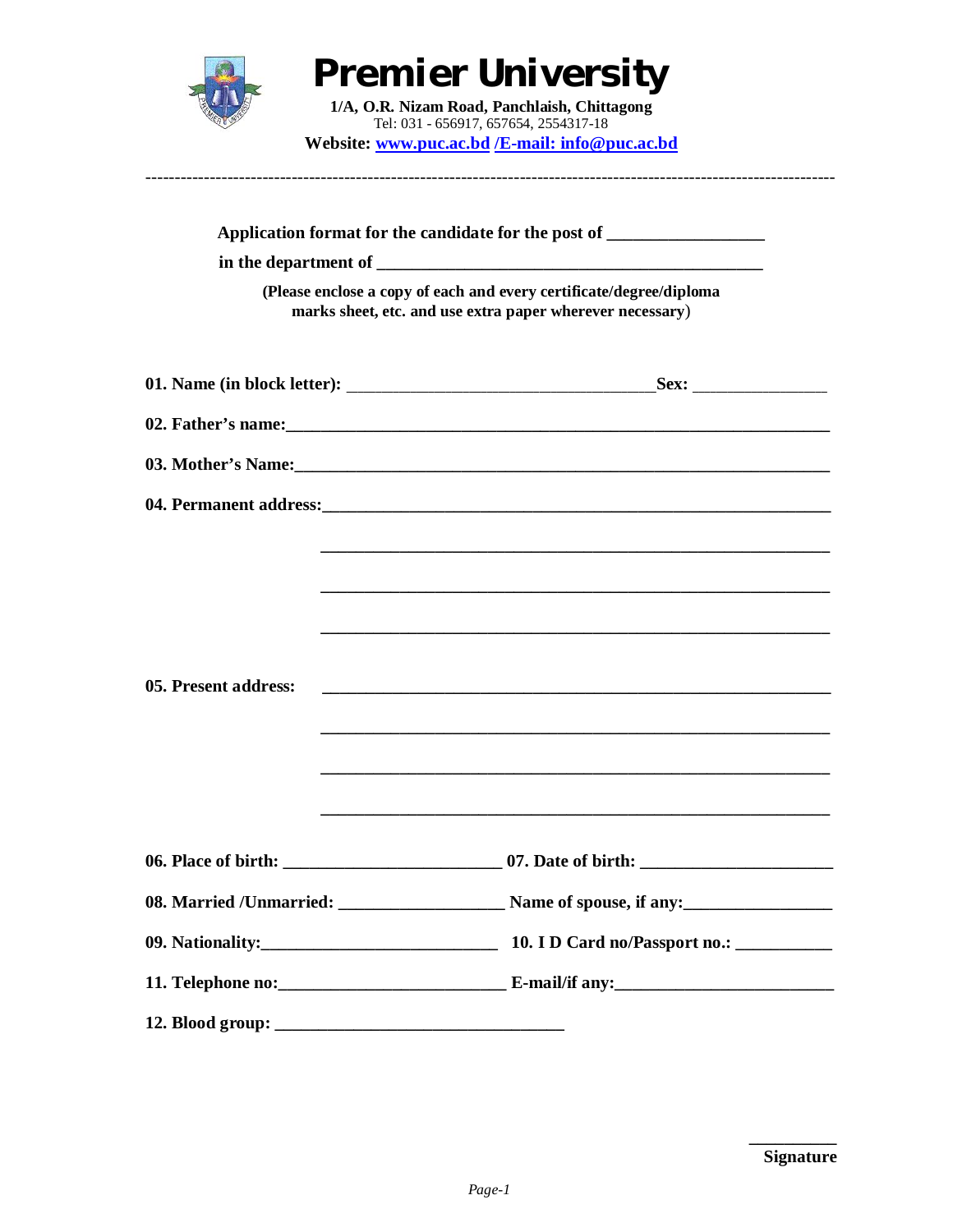

**Premier University 1/A, O.R. Nizam Road, Panchlaish, Chittagong** Tel: 031 - 656917, 657654, 2554317-18

**Website: www.puc.ac.bd /E-mail: info@puc.ac.bd** ----------------------------------------------------------------------------------------------------------------------

**13. SSC: Name of Institution, subjects studied in SSC or equivalent, total marks obtained in the exam, passing year with division/grade/GPA:** 

**14. HSC: Name of Institution, subjects studied in HSC or equivalent, total marks obtained in the exam, passing year with division/grade/GPA:**

**15. Bachelor Degree: Name of Institution, subject, total marks obtained in the exam, passing year with class/grade/CGPA :**

**16. Master Degree: Name of Institution, subject, total marks obtained in the exam, passing year with class/grade/CGPA :**

**17. M.Phil:**